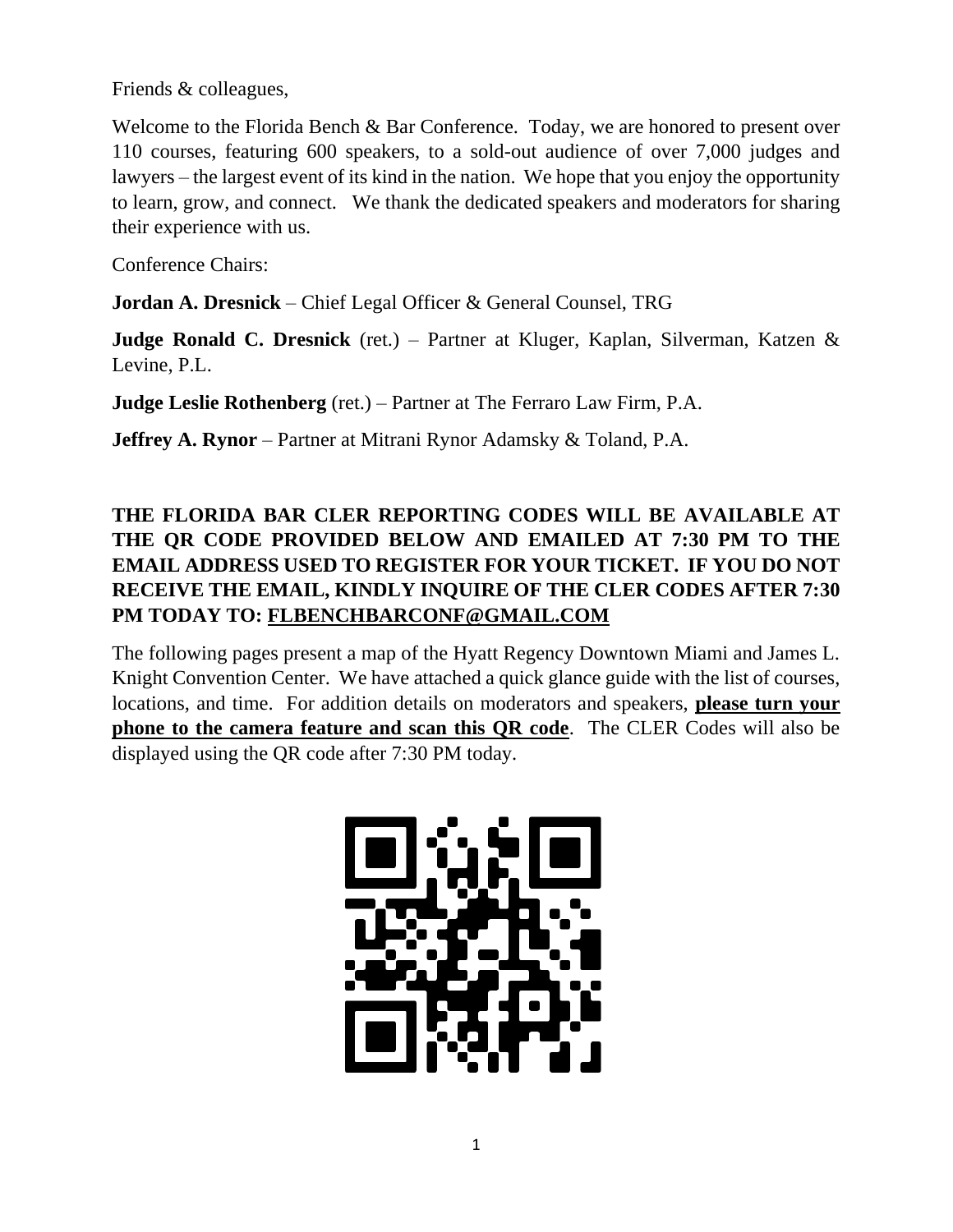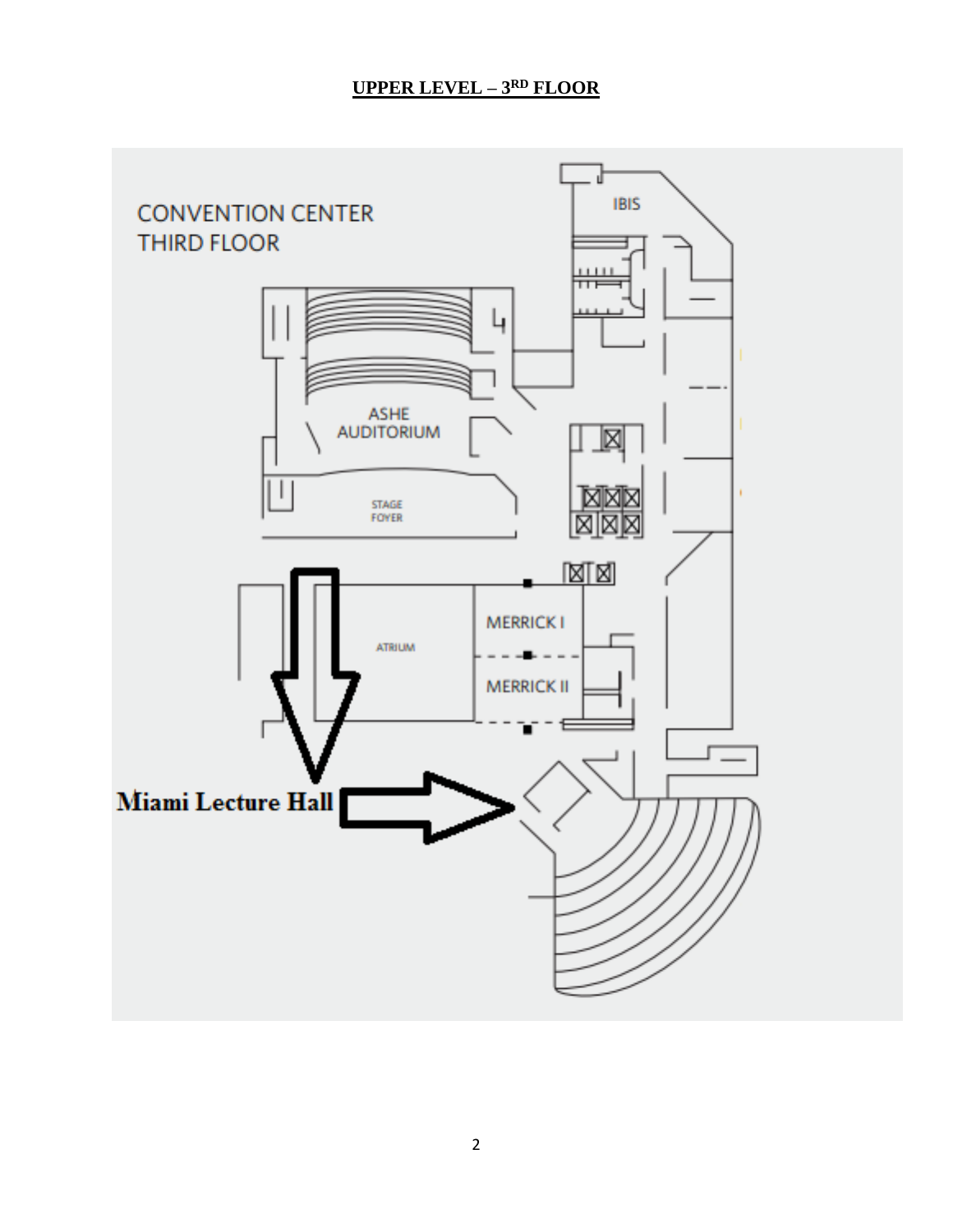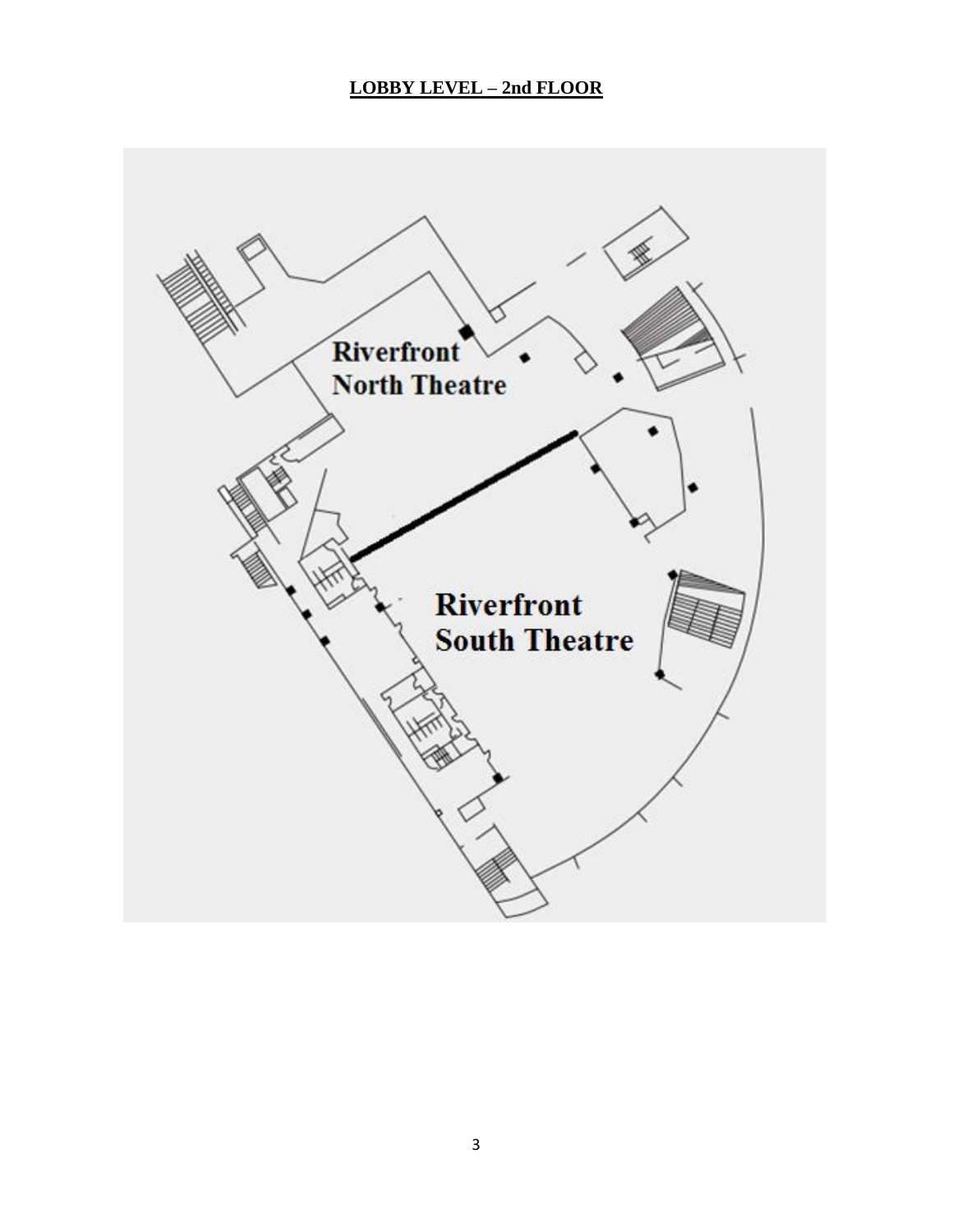

Courses approved for Ethics credits are denoted by (**Ethics**) after the title; courses approved for Technology credits are denoted by (**Technology**) after the title; courses approved for Professional Responsibility credits are denoted by (**Professionalism**) after the title; unless otherwise noted, all other courses are approved for general CLE credits. Courses are listed alphabetically by time.

## **8 AM:**

- 1. Business Litigation: A Conversation with the Legends (Hibiscus B Theatre - First Floor)
- 2. DUI Legal Update (Merrick Theatre Third Floor)
- 3. Federal Practice (Regency Brickell Theatre First Floor)
- 4. Innovation & Skills for the Future of Civil Litigation: A Conversation with the Chief Judge & Practitioners (**TECHNOLOGY**) (Orchid Theatre - First Floor)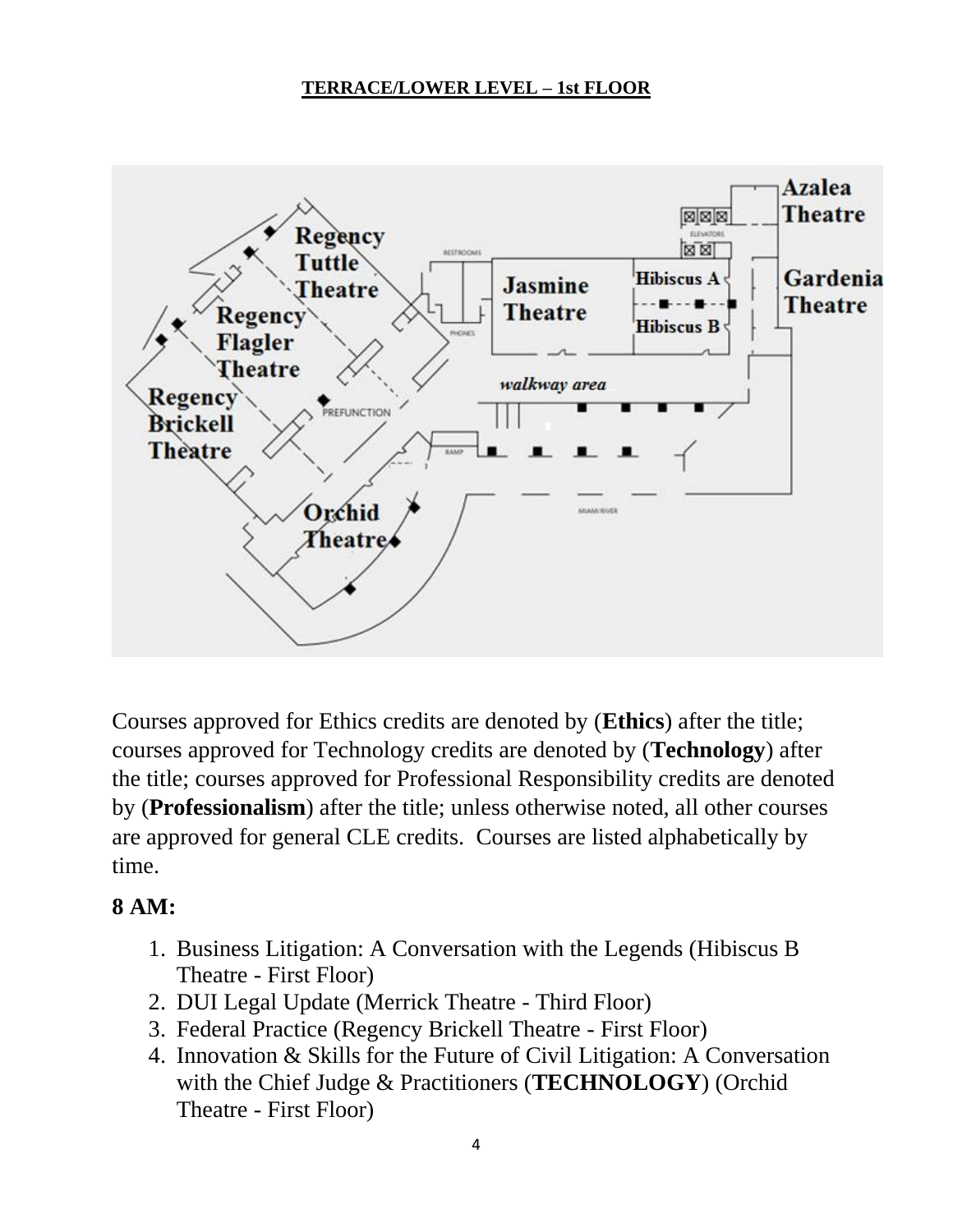- 5. Judicial Ethics Roundtable (**ETHICS**) (Regency Flagler Theatre First Floor)
- 6. Mental Health & Mindfulness in Law (**ETHICS**) (Regency Tuttle Theatre - First Floor)
- 7. Proving, Litigating & Arbitrating Damages (Gardenia Theatre First Floor)
- 8. Successfully Navigating Arbitrations (Ashe Auditorium Third Floor)
- 9. Using the Deposition at Trial (Jasmine Theatre First Floor)
- *10. Voir Dire*: A View from the Bench & Bar (Hibiscus A Theatre First Floor)
- 11. Winning Procedurally (Miami Lecture Hall Third Floor)

## **9 AM:**

A Conversation with The Florida Supreme Court (Riverfront South & North Theatres - Lobby Level)

#### **10 AM:**

- 1. A Conversation on International Law with the Legends (Gardenia Theatre - First Floor)
- 2. Bad Faith Fees & Insurance Litigation (Riverfront North Theatre Lobby Level)
- 3. Bitcoin & Data Security (**TECHNOLOGY**) (Ashe Auditorium Third Floor)
- 4. Civility & Professionalism (**PROFESSIONALISM**) (Jasmine Theatre - First Floor)
- 5. Developments in Trusts & Tax (Miami Lecture Hall Third Floor)
- 6. Diversity, Cultural Competency, Inclusion and Equality in the Practice of Law (**ETHICS**) (Hibiscus A Theatre - First Floor)
- 7. Family Law with the Deans of the Bench & Bar (Hibiscus B Theatre First Floor)
- 8. Litigating Commercial Claims: A View from the Bench & Bar (Regency Flagler Theatre - First Floor)
- 9. PIP Litigation (Regency Tuttle Theatre First Floor)
- 10. Pleas and Sentencing: A View from the Federal & State Bench (Orchid Theatre - First Floor)
- 11. Trying the High-Profile Case & Handling the Media (**TECHNOLOGY**) (Regency Brickell Theatre - First Floor)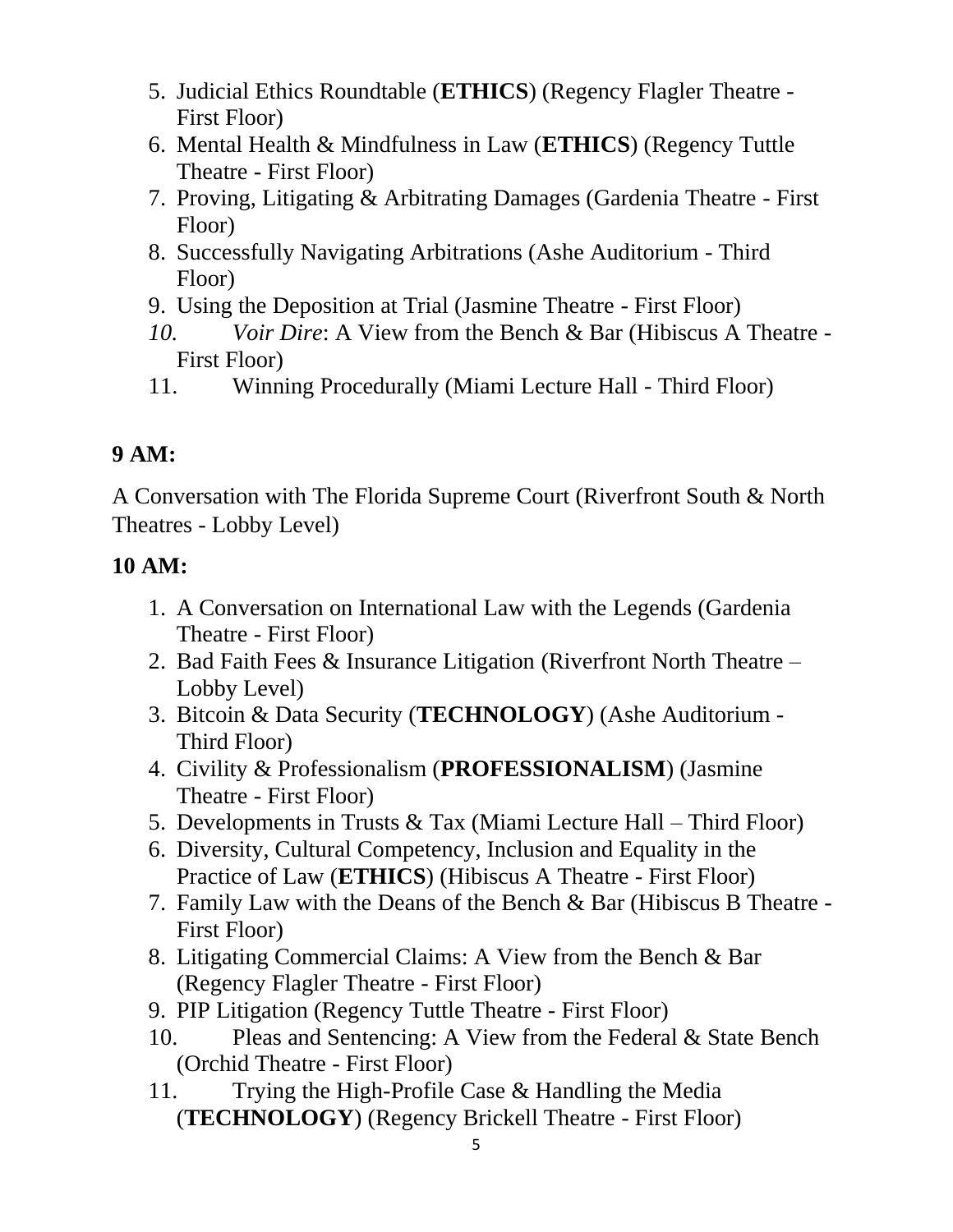- 12. What Every Attorney Needs to Know about Enforcing the Judgment (Merrick Theatre - Third Floor)
- 13. Winning with Experts & Evidence: A View from the Federal, State, & Appellate Benches (**ETHICS**) (Riverfront South Theatre - Lobby Level)

#### **11 AM:**

- 1. An Open Conversation on Civility & Professionalism (**PROFESSIONALISM**) (Hibiscus B Theatre - First Floor)
- 2. Breaking the Glass Ceiling: A Conversation with General Counsels & In-house Counsel (**ETHICS**) (Regency Brickell Theatre - First Floor)
- 3. Construction & Property Litigation (Jasmine Theatre First Floor)
- 4. Criminal Pre-trial Procedure: A View from the Federal Bench (Orchid Theatre - First Floor)
- 5. First-Party Property Insurance (Miami Lecture Hall First Floor)
- 6. Handling Business Divorces (Regency Tuttle Theatre First Floor)
- 7. How The Florida Bar Can Help Your Practice & Clients (**TECHNOLOGY**) (Hibiscus A Theatre - First Floor)
- 8. Trying the Complex Case in a Virtual World (**TECHNOLOGY**) (Ashe Auditorium - Third Floor)
- 9. Trying the Family Law Case: A View from the Bench (Merrick Theatre - Third Floor)
- 10. Preparing the Key Witness for Trial (Riverfront North Theatre – First Floor)
- 11. What Appellate Judges Want Trial Lawyers & Judges to Know (Regency Flagler Theatre - First Floor)
- 12. What You Need to Know about The Federal Rules of Procedure: A View from the Federal Bench (Gardenia Theatre - First Floor)
- 13. Winning Your Case with Jury Selection: A View from the Bench & Bar (Riverfront South Theatre - Lobby Level)

#### **Noon:**

- 1. A Conversation with In-house Counsel & Executives (Regency Brickell Theatre - First Floor)
- 2. A Keynote Conversation on Litigation with the Deans of the Bench & Bar (**ETHICS**) (Riverfront South Theatre - Lobby Level)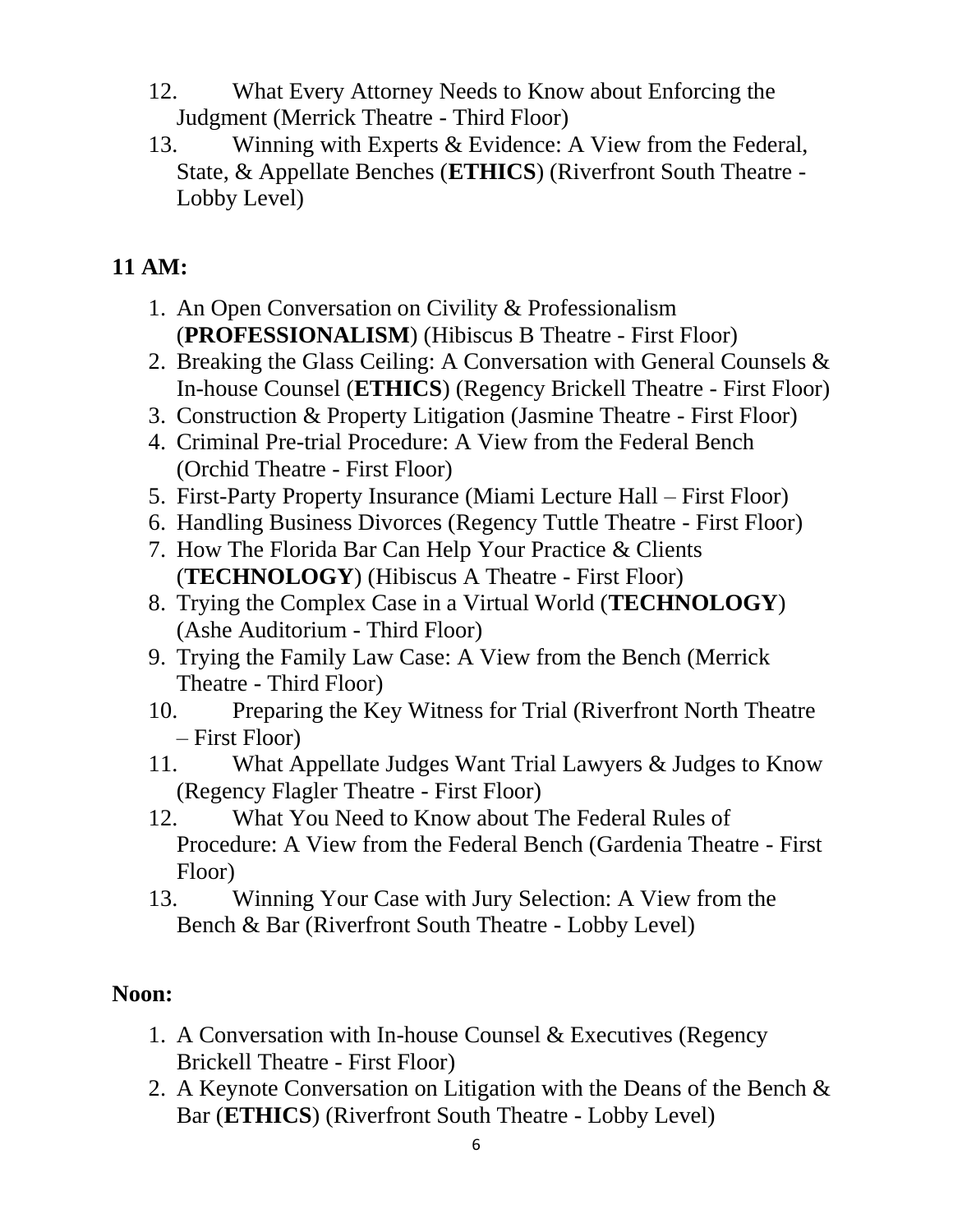- 3. Federal Civil Pre-trial Considerations (Orchid Theatre First Floor)
- 4. Labor & Employment Law Update (Regency Tuttle Theatre First Floor)
- 5. Lessons from Women Rainmakers (**ETHICS**) (Ashe Auditorium Third Floor)
- 6. Litigating Insurance Claims (Miami Lecture Hall Third Floor)
- 7. Powerhouse Cross & Direct Exam (Regency Flagler Theatre First Floor)
- 8. Practicing with Professionalism (**PROFESSIONALISM**) (Gardenia Theatre - First Floor)
- 9. Preventing Errors at Trial: Perfecting Your Appeal: A View from the Appellate Bench (Jasmine Theatre - First Floor)
- 10. Trends in Criminal Law: A View from the Bench (Hibiscus A Theatre - First Floor)
- 11. Trying the Civil Case in County Court: A View from the Bench (Hibiscus B Theatre - First Floor)
- 12. Successful Motion Practice: A View from Bench & Bar (Merrick Theatre - Third Floor)
- 13. Using Technology in the Courtroom (TECHNOLOGY) (Riverfront North Theatre – Lobby Level)

- 1. A Conversation with County & City Attorneys, Commissioners & Legislators (Hibiscus B Theatre - First Floor)
- 2. A Conversation with the Probate Bench & Bar (Regency Brickell Theatre - First Floor)
- 3. A View from the Bench of the District Courts of Appeal (Regency Tuttle Theatre - First Floor)
- 4. Condominium Litigation (Gardenia Theatre First Floor)
- 5. Insurance Litigation with the Deans of the Bar (**ETHICS**) (Ashe Auditorium - Third Floor)
- 6. Litigating & Obtaining Attorney's Fees & Sanctions: A View from the Bench (Hibiscus A Theatre - First Floor)
- 7. Litigating Business Claims (Regency Flagler Theatre First Floor)
- 8. Medical & Professional Malpractice and Ethics Claims (**ETHICS**) (Merrick Theatre - Third Floor)
- 9. Trying the Criminal Case (Riverfront North Lobby Level)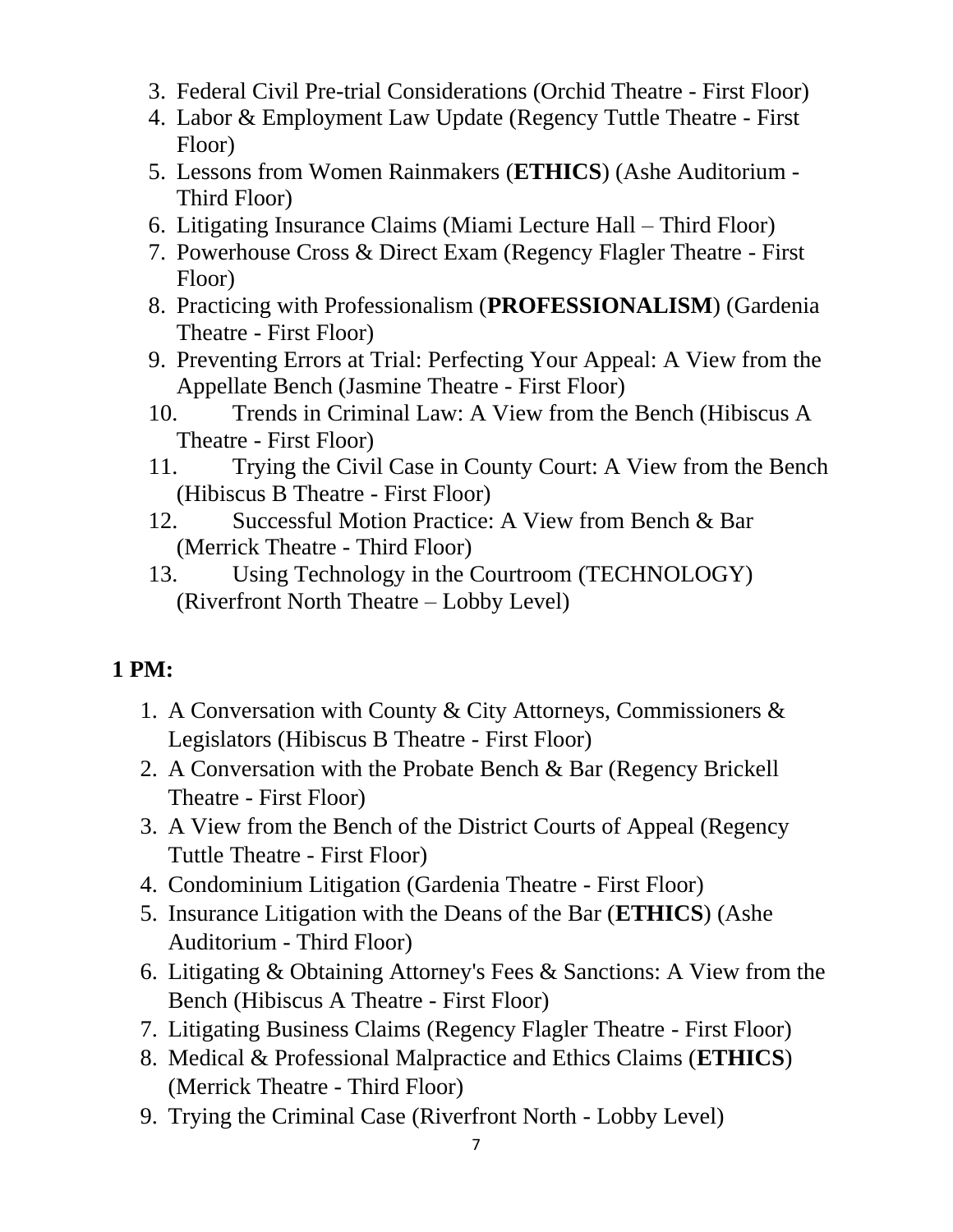- 10. Trying the Federal Case A View from the Bench (Riverfront South Theatre - Lobby Level)
- 11. Using & Appointing Special Masters (Orchid Theatre First Floor)
- 12. Winning the Critical Motion (Miami Lecture Hall Third Floor)

- 1. A Conversation with the Bench & Bar on Professionalism & Civility (**PROFESSIALISM**) (Ashe Auditorium - Third Floor)
- 2. Business Law: Perspectives from In-house Counsel and Practitioners (Regency Flagler Theatre - First Floor)
- 3. Handling the Discovery Dispute & E-discovery (**TECHNOLOGY**) (Orchid Theatre - First Floor)
- 4. Handling the Virtual Hearing (**TECHNOLOGY**) (Jasmine Theatre First Floor)
- 5. Mass Torts, MDL's & Class Action Litigation (Regency Tuttle Theatre - First Floor)
- 6. Prosecuting & Defending the Personal Injury Case (Gardenia Theatre - First Floor)
- 7. Receiver & Trustee Appointments (Miami Lecture Hall Third Floor)
- 8. Town Hall with the Criminal Law Bench (Merrick Theatre Third Floor)
- 9. Trying the Complex Case: A View from the Bench & Bar (Riverfront North - Lobby Level)
- 10. Trying the Federal Case Part II: A View from the Bench (Riverfront South Theatre - Lobby Level)
- 11. Trying the Probate Case (Regency Brickell Theatre First Floor)
- 12. White Collar Law: A View from the Bench & Bar (Hibiscus B Theatre - First Floor)
- 13. Winning Your Case in Closing (Hibiscus A Theatre First Floor)

# **3PM:**

1. A Discussion with the Judicial Nomination Commission (Merrick Theatre - Third Floor)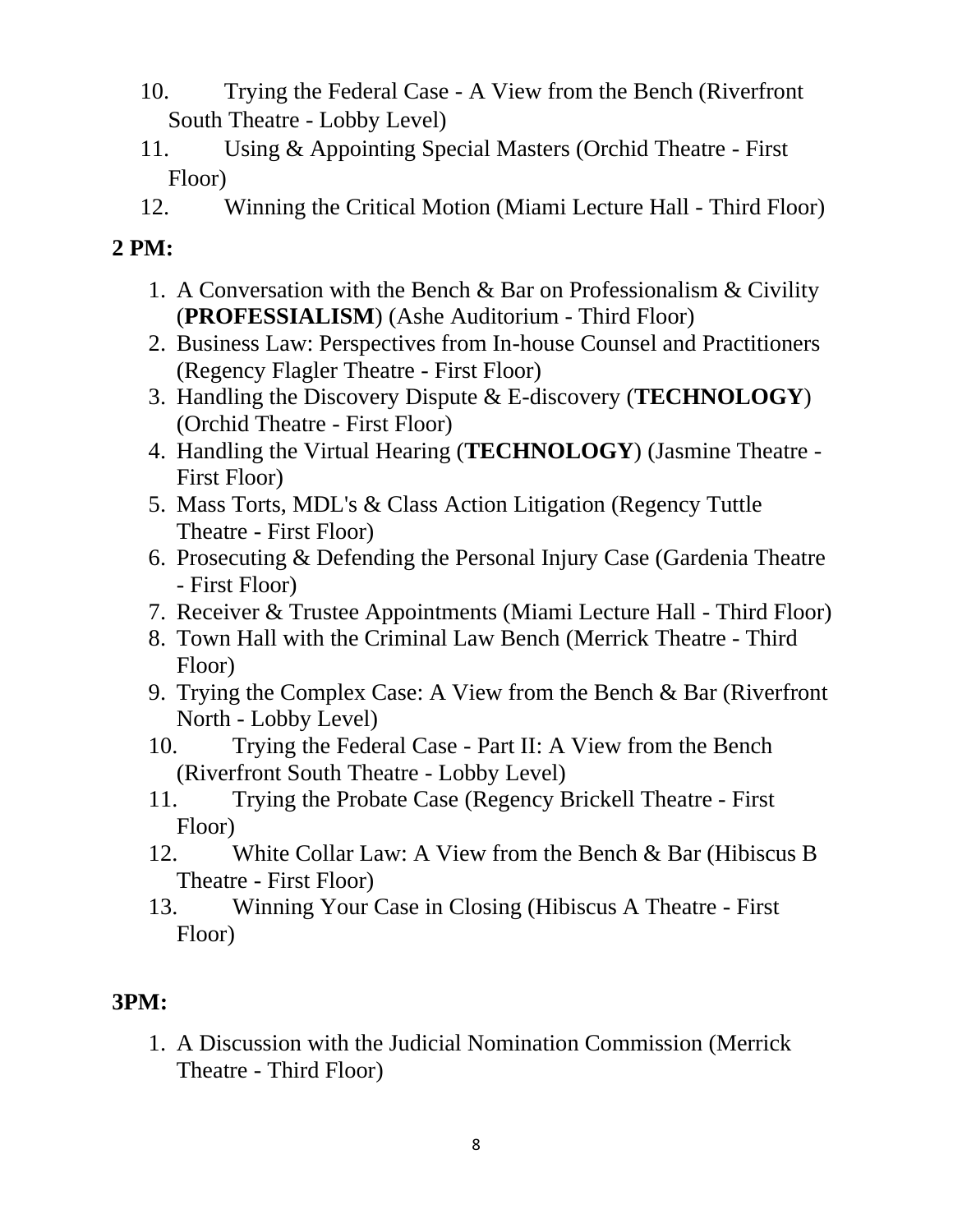- 2. Advancing Diversity & Inclusion in the Practice of Law (Ashe Auditorium - Third Floor)
- 3. Appellate Considerations for Trial Lawyers (Azalea Theatre Lobby Level)
- 4. Bankruptcy Law Update: A Conversation with the Bankruptcy Bench (Regency Tuttle Theatre - First Floor)
- 5. Developments in Maritime & Cruise Line Law (Jasmine Theatre First Floor)
- 6. Domestic Violence: A View from the Bench (Gardenia Theatre First Floor)
- 7. Gaining the Edge in Arbitration & International Law (Regency Brickell Theatre - First Floor)
- 8. Hot Topics in Health Care & Medical Law (Orchid Theatre First Floor)
- 9. Managing & Handling the Government Investigation (Regency Flagler Theatre - First Floor)
- 10. Opportunities for Lawyers to Better Serve the Children (**ETHICS**) (Hibiscus B Theatre - First Floor)
- 11. Pathways for Success for Young Lawyers (**TECHNOLOGY**) (Hibiscus A Theatre - First Floor)
- 12. Successfully Marketing & Managing the High Performing Firm (**TECHNOLOGY**) (Miami Lecture Hall - Third Floor)
- 13. **SuperStars in Trial** (Riverfront South & North Theatres Lobby Level)

- 1. Developments in Securities & Finance Law (Miami Lecture Hall Third Floor)
- 2. Intellectual Property & Legal Technology Issues (**TECHNOLOGY**) (Regency Brickell Theatre - First Floor)
- 3. International Law in 2022: A Conversation with the Deans of the Bar (Ashe Auditorium - Third Floor)
- 4. Litigating Federal Claims (Orchid Theatre First Floor)
- 5. Negligent Security & Property Liability (Hibiscus B Theatre First Floor)
- 6. Pathways for Success for Young Lawyer Part II (**TECHNOLOGY**) (Hibiscus A Theatre - First Floor)